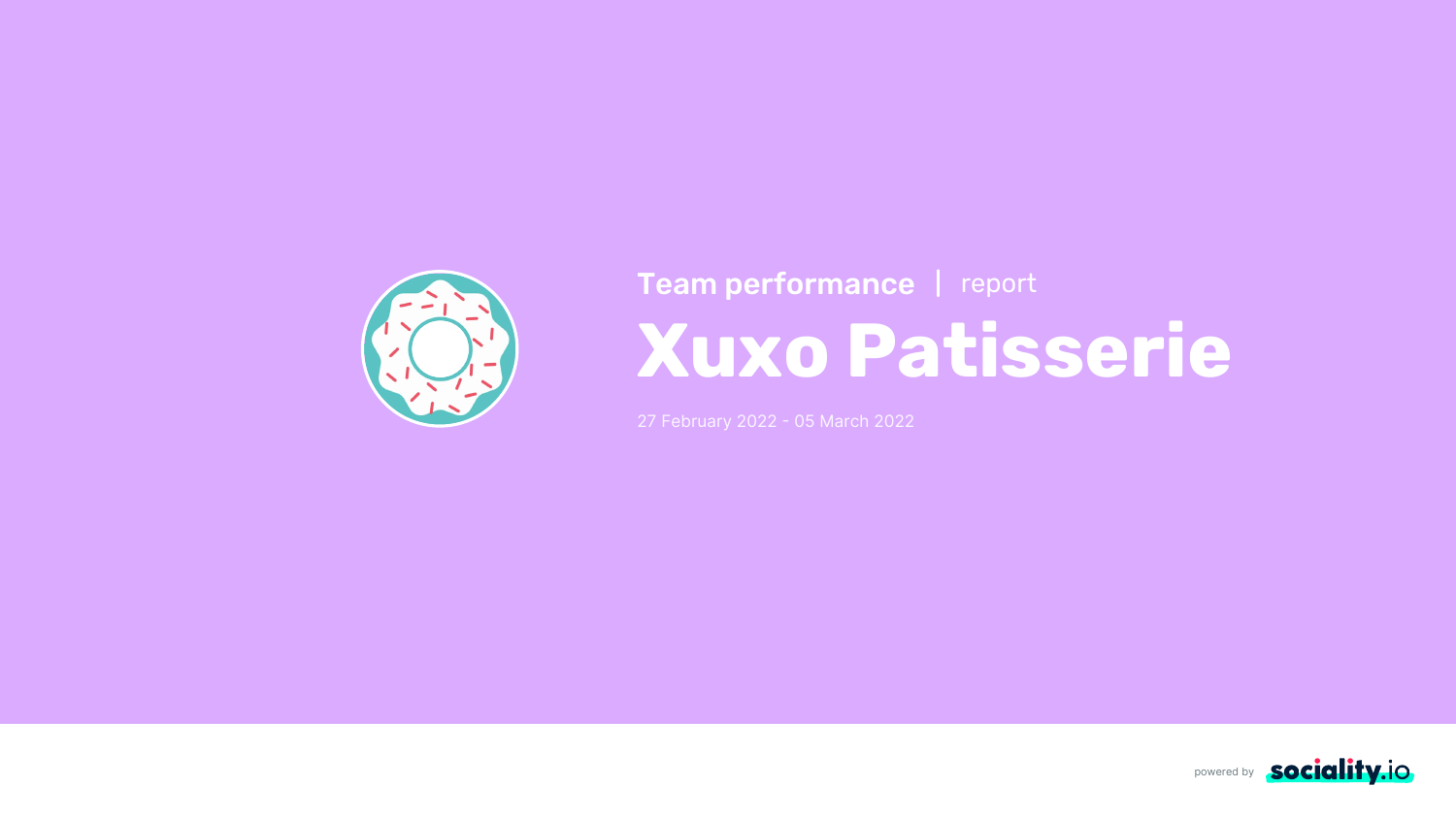compared to 41s in the previous period



Med. time from first assignment to close

56s **37%**

compared to 12m in the previous period

Compared with: 20.02.2022 - 26.02.2022

**Xuxo Patisserie Team Performance** report

27 February 2022 - 05 March 2022

Median first assign time

12m **0%**

compared to 1h47m in the previous period

Median time to close

1h28m **18%**

compared to 52m in the previous period

#### Median response time

35m **33%**

compared to 31m in the previous period

Median first response time

22m **29%**

compared to 731 in the previous period

Replied conversations

644 **12%**

compared to 8.934 in the previous period

#### Closed conversations

8.934 **0%**

compared to 208 in the previous period

Reopened conversations

206 **1%**

compared to 6.097 in the previous period



#### New conversations

9.590 **57%**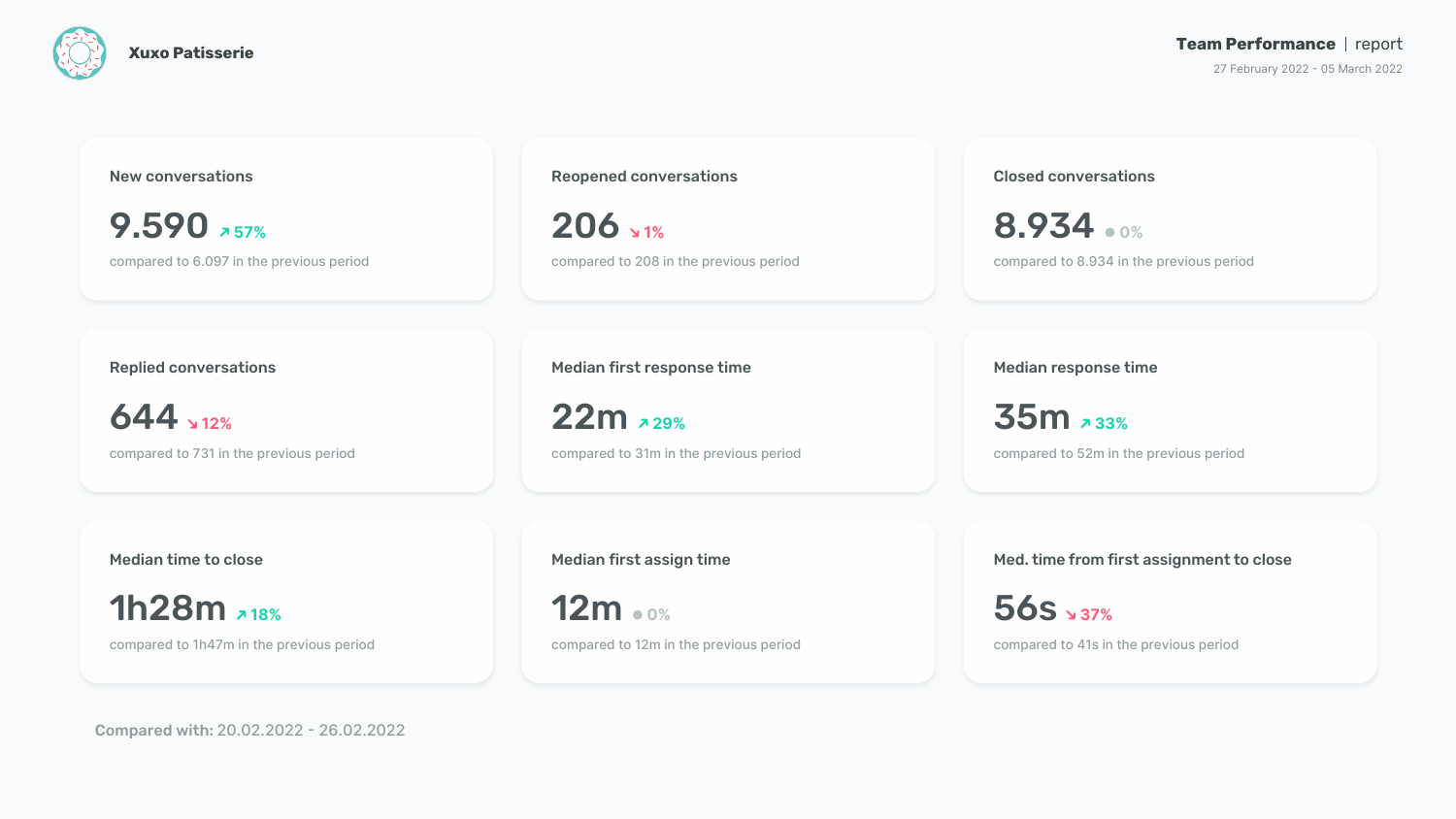



| <b>Time to close</b> | # conversations | % conversations |
|----------------------|-----------------|-----------------|
| < 5m                 | 271             | 3.03%           |
| $5m - 15m$           | 313             | 3.5%            |
| $15m - 30m$          | 1.041           | 11.65%          |
| $30m - 1h$           | 1.943           | 21.74%          |
| $1h - 3h$            | 4.219           | 47.22%          |
| $3h - 8h$            | 946             | 10.58%          |
| >8h                  | 201             | 2.24%           |



### Time to close breakdown

| <b>First response time</b> | # replies | % replies |
|----------------------------|-----------|-----------|
| < 2m                       | 8         | 1.24%     |
| $2m - 5m$                  | 10        | 1.55%     |
| $5m - 10m$                 | 82        | 12.73%    |
| $10m - 30m$                | 376       | 58.38%    |
| $30m - 1h$                 | 103       | 15.99%    |
| $1h - 3h$                  | 47        | 7.29%     |
| > 3h                       | 18        | 2.79%     |

#### Team Performance | report

27 February 2022 - 05 March 2022

## First response time breakdown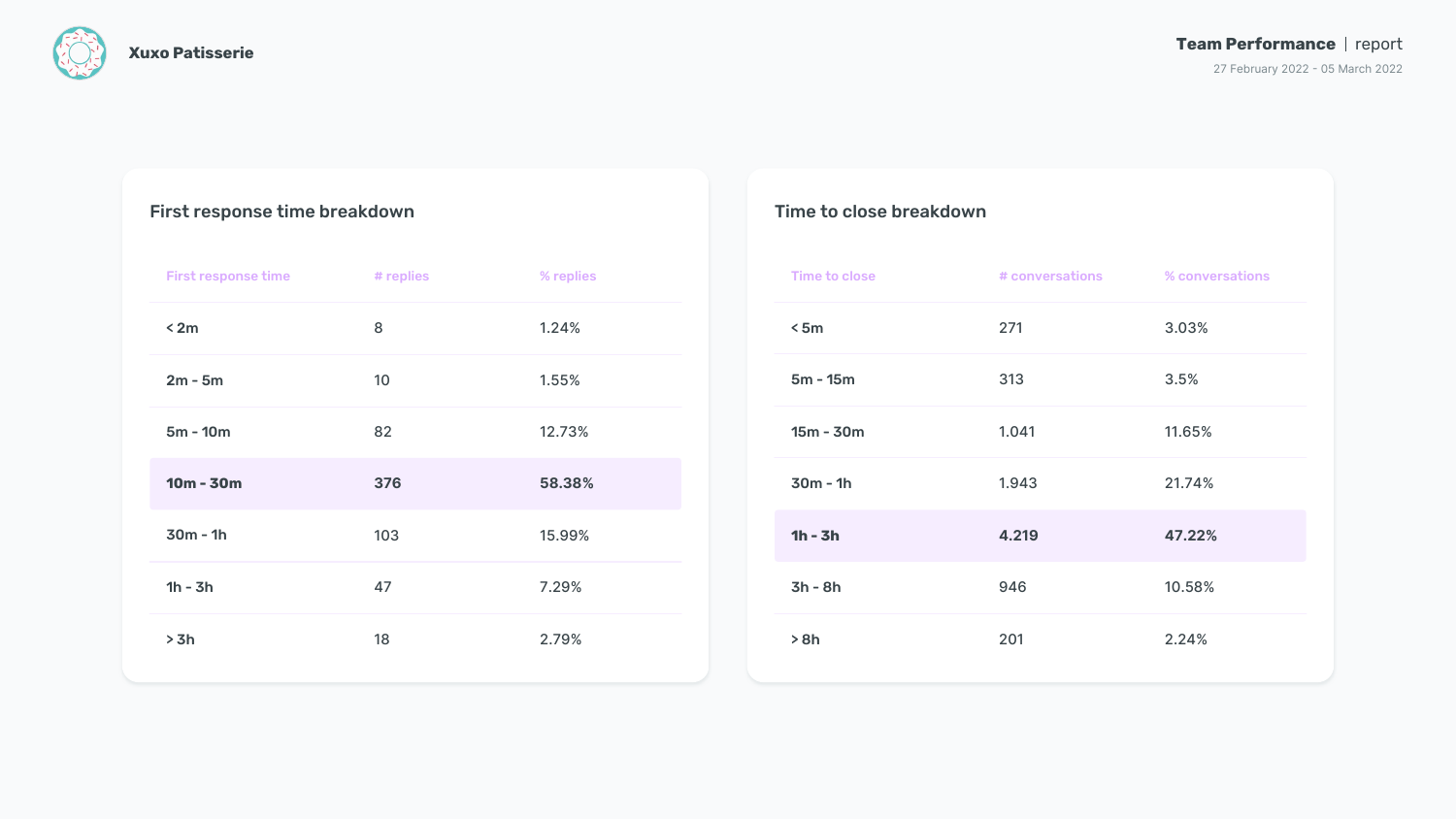

| THE DILIGENT                                  |                    |                                                       | <b>THE SHARPEST</b>  |                           |                                                      | <b>THE RESOLVER</b>                                        |                                                      |  |  |  |  |
|-----------------------------------------------|--------------------|-------------------------------------------------------|----------------------|---------------------------|------------------------------------------------------|------------------------------------------------------------|------------------------------------------------------|--|--|--|--|
| <b>Kip Collison</b><br>kip@xuxopatisserie.com |                    |                                                       | <b>George Embolo</b> | george@xuxopatisserie.com |                                                      | <b>Leonetta Lloyd</b><br>lloyd@xuxopatisserie.com          |                                                      |  |  |  |  |
| Teammate $\downarrow \uparrow$                | <b>Assigned JT</b> | <b>Replied</b><br>conversations $\downarrow \uparrow$ | Replies JT           | <b>Closed JT</b>          | <b>Median</b><br>response time $\downarrow \uparrow$ | <b>Median first</b><br>response time $\downarrow \uparrow$ | <b>Median</b><br>time to close $\downarrow \uparrow$ |  |  |  |  |
| <b>George Embolo</b>                          | 98                 | 165                                                   | 173                  | 1.406                     | 30 <sub>m</sub>                                      | <b>18m</b>                                                 | 1h57m                                                |  |  |  |  |
| Harsha Buksh<br>8                             | 14                 | 32                                                    | 63                   | 759                       | <b>28m</b>                                           | 39m                                                        | 2h34m                                                |  |  |  |  |
| 图<br><b>Kip Collison</b>                      | <b>C</b> 375       | 423                                                   | 451                  | 2.956                     | <b>18m</b>                                           | 24m                                                        | 1h23m                                                |  |  |  |  |
| Leonetta Lloyd<br>R                           | 157                | 83                                                    | 109                  | 1.074                     | 32m                                                  | <b>20m</b>                                                 | $\vee$ 45m                                           |  |  |  |  |

## Team Performance | report

27 February 2022 - 05 March 2022



| THE DILIGENT                                  |                    |                                                       |                               | <b>THE SHARPEST</b>       |                                                      | <b>THE RESOLVER</b>                                       |                                                      |  |  |  |  |
|-----------------------------------------------|--------------------|-------------------------------------------------------|-------------------------------|---------------------------|------------------------------------------------------|-----------------------------------------------------------|------------------------------------------------------|--|--|--|--|
| <b>Kip Collison</b><br>kip@xuxopatisserie.com |                    |                                                       | <b>George Embolo</b>          | george@xuxopatisserie.com |                                                      | <b>Leonetta Lloyd</b><br>lloyd@xuxopatisserie.com         |                                                      |  |  |  |  |
| Teammate $\downarrow \uparrow$                | <b>Assigned JT</b> | <b>Replied</b><br>conversations $\downarrow \uparrow$ | Replies $\downarrow \uparrow$ | <b>Closed JT</b>          | <b>Median</b><br>response time $\downarrow \uparrow$ | <b>Median first</b><br>response time $\downarrow\uparrow$ | <b>Median</b><br>time to close $\downarrow \uparrow$ |  |  |  |  |
| <b>George Embolo</b>                          | 98                 | 165                                                   | 173                           | 1.406                     | <b>30m</b>                                           | <b>18m</b>                                                | 1h57m                                                |  |  |  |  |
| Harsha Buksh                                  | 14                 | 32                                                    | 63                            | 759                       | <b>28m</b>                                           | 39m                                                       | 2h34m                                                |  |  |  |  |
| 图<br><b>Kip Collison</b>                      | <b>C</b> 375       | 423                                                   | 451                           | 2.956                     | <b>18m</b>                                           | 24m                                                       | 1h23m                                                |  |  |  |  |

## Team performance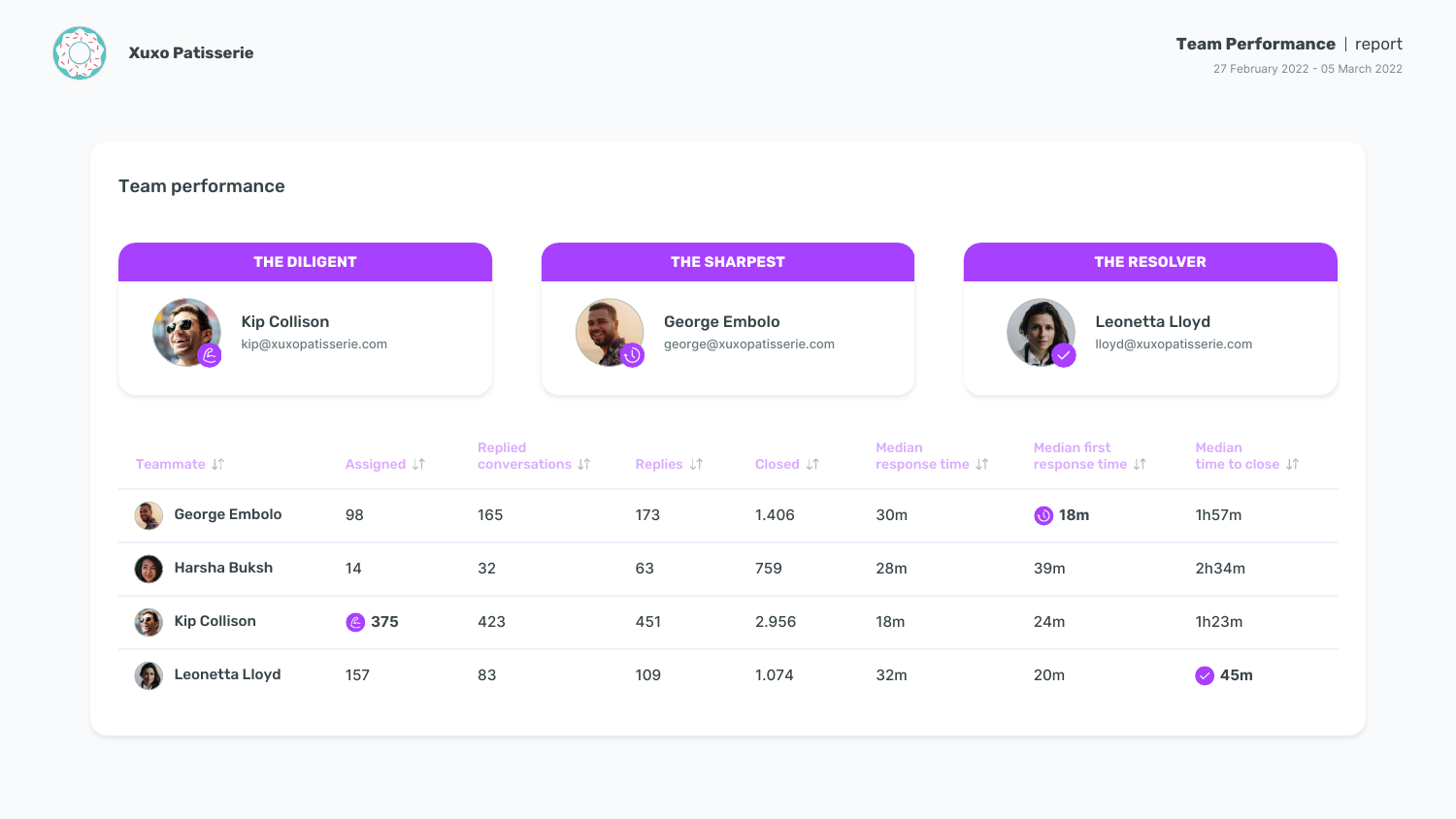







New conversations by pages

#### Team Performance | report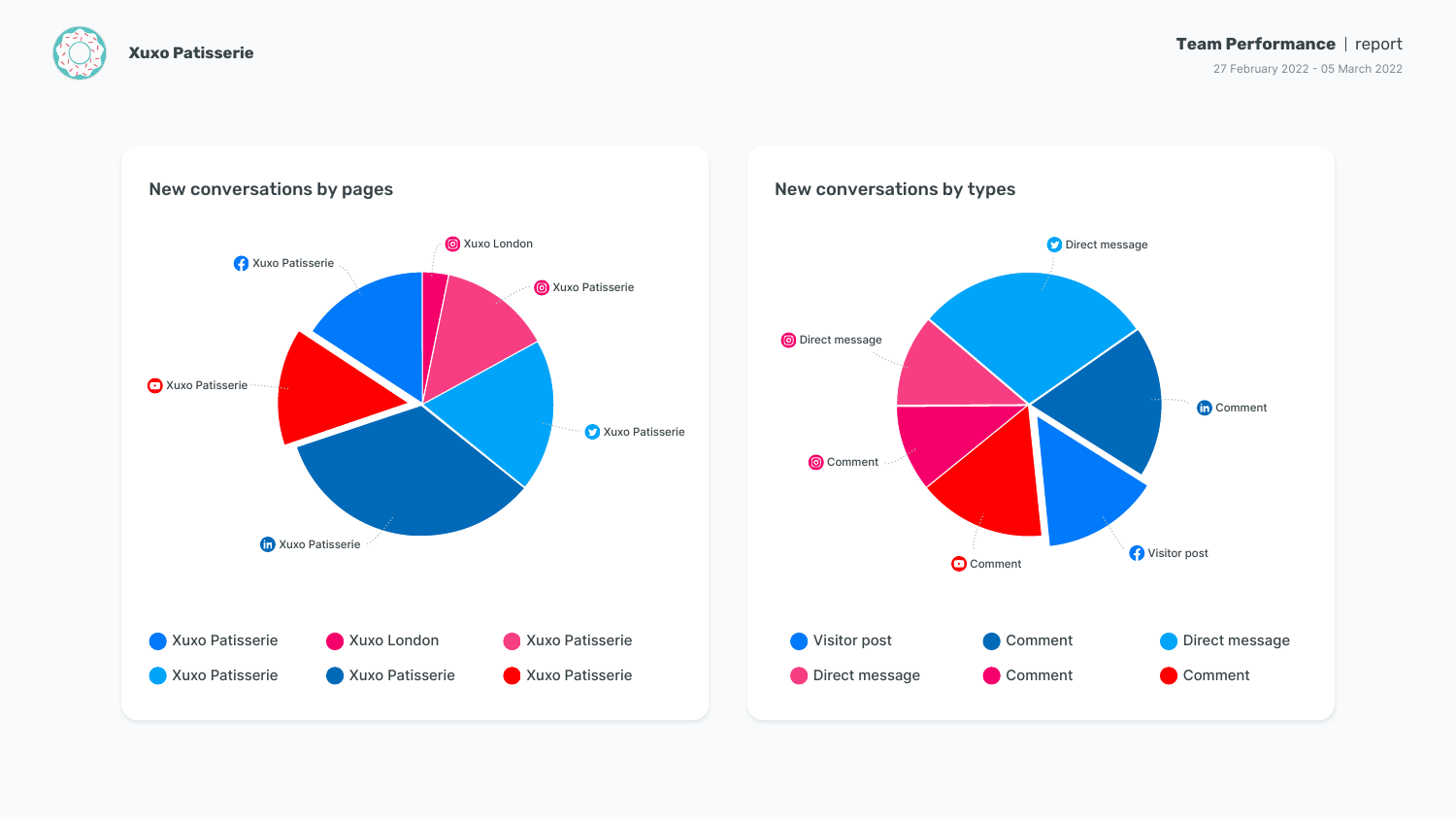



#### Team Performance | report

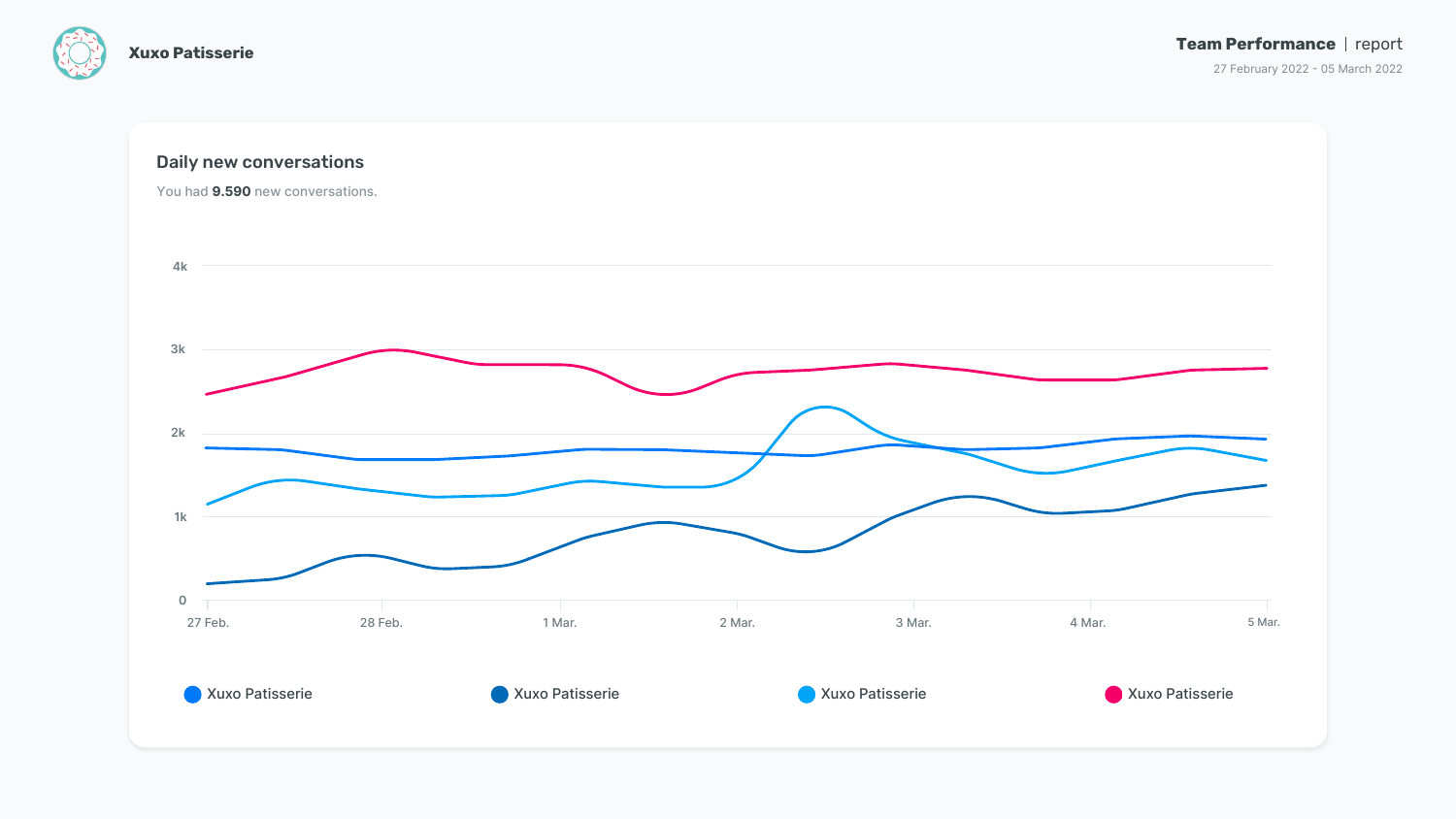

# New conversations **Replied conversations 0 1k 2k 3k 4k**





#### New vs. replied conversations

#### Team Performance | report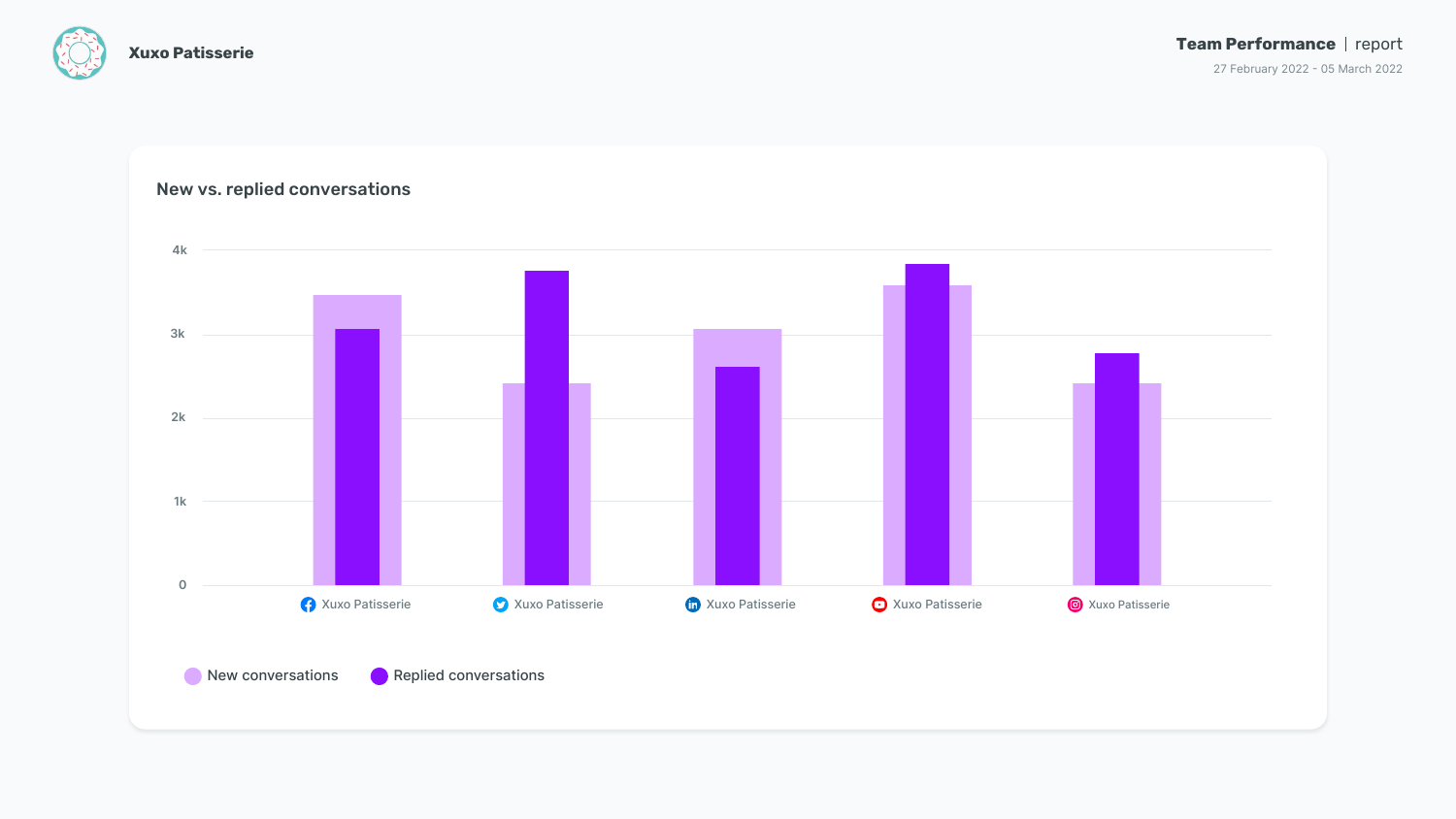



| Mon | 67             | 48             | 52             | 16             | 115            | 120             | 96 | 30             | 84  | 91  | 67             | 48  | 52  | 16  | 115             | 120             | 96 | 30                      | 84  | 91  | 52  | 16  | 115             | 120             | $\overline{0}$ |
|-----|----------------|----------------|----------------|----------------|----------------|-----------------|----|----------------|-----|-----|----------------|-----|-----|-----|-----------------|-----------------|----|-------------------------|-----|-----|-----|-----|-----------------|-----------------|----------------|
| Tue | 8              | 78             | 123            | 114            | 8              | 12              | 88 | 82             | 123 | 31  | $8\phantom{1}$ | 78  | 123 | 114 | 8               | 12              | 88 | 82                      | 123 | 31  | 123 | 114 | 8               | 12              | 25             |
| Wed | 10             | 92             | 35             | 72             | 38             | 88              | 13 | 31             | 85  | 47  | 10             | 92  | 35  | 72  | 38              | 88              | 13 | 31                      | 85  | 47  | 35  | 72  | 38              | 88              | 50             |
| Thu | 19             | 58             | 15             | 132            | 5 <sup>5</sup> | 32              | 44 | $\overline{1}$ | 97  | 114 | 19             | 58  | 15  | 132 | $5\overline{)}$ | 32              | 44 | $\overline{\mathbf{1}}$ | 97  | 114 | 15  | 132 | $5\overline{)}$ | 32              | 75             |
| Fri | 8              | 78             | 123            | 114            | 8              | 12              | 88 | 82             | 123 | 31  | 8              | 78  | 123 | 114 | 8               | 12              | 88 | 82                      | 123 | 31  | 123 | 114 | 8               | 12              | 100            |
| Sat | 24             | 117            | 64             | 19             | 117            | $6\phantom{1}6$ | 98 | 32             | 64  | 48  | 24             | 117 | 64  | 19  | 117             | $6\overline{6}$ | 98 | 32                      | 64  | 48  | 64  | 19  | 117             | $6\overline{6}$ | 125            |
| Sun | 67             | 48             | 52             | 16             | 115            | 120             | 96 | 30             | 84  | 91  | 67             | 48  | 52  | 16  | 115             | 120             | 96 | 30                      | 84  | 91  | 52  | 16  | 115             | 120             | 150            |
|     | $\overline{0}$ | $\overline{1}$ | $\overline{2}$ | 3 <sup>1</sup> | $\overline{4}$ | $5\overline{)}$ | 6  | $\overline{7}$ | 8   | 9   | 10             | 11  | 12  | 13  | 14              | 15              | 16 | 17                      | 18  | 19  | 20  | 21  | 22              | 23              |                |

#### Team Performance | report

27 February 2022 - 05 March 2022



#### Busiest times for new conversations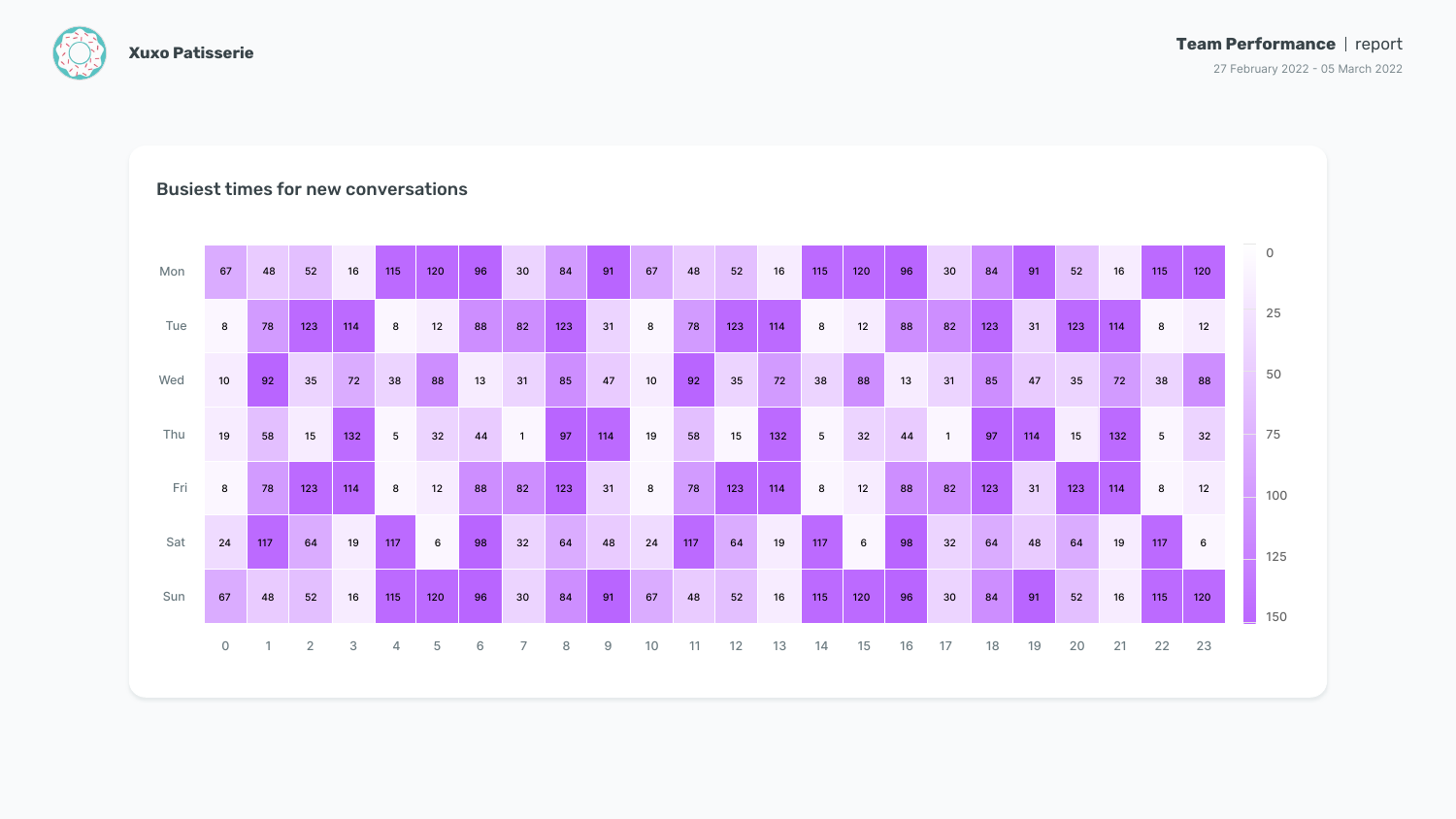







## Team Performance | report

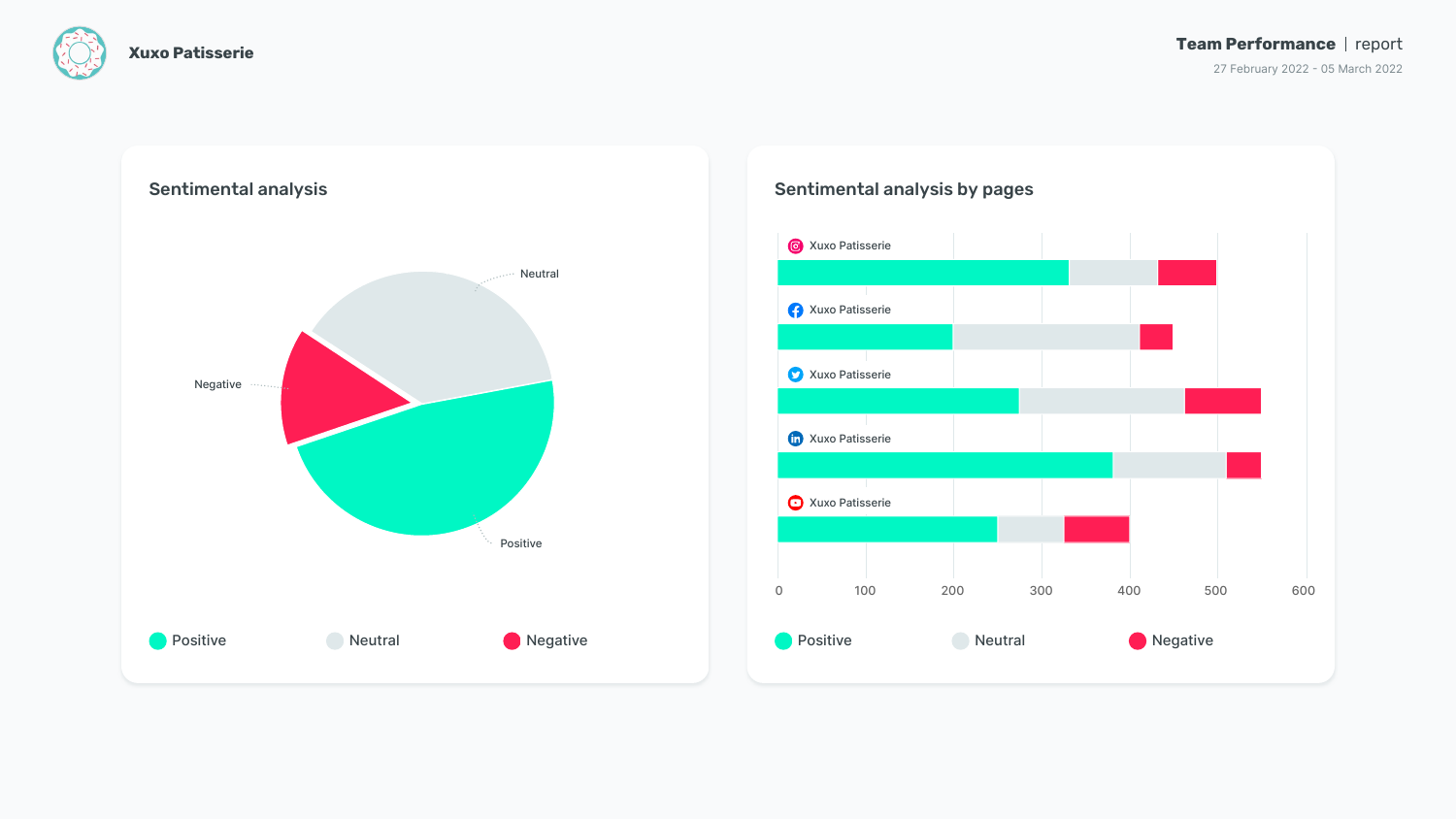

#### Team Performance | report

| kdown |                             | <b>Tags breakdown</b> |                             |
|-------|-----------------------------|-----------------------|-----------------------------|
|       | Total $\downarrow \uparrow$ | Tags J1               | Total $\downarrow \uparrow$ |
| t     | 829                         | <b>Cupcakes</b>       | 502                         |
|       | 382                         | <b>Bakery</b>         | 486                         |
|       | 341                         | <b>Catering</b>       | 337                         |
|       | 295                         | <b>Beverages</b>      | 209                         |
|       | 33                          | <b>Macarons</b>       | 168                         |
|       |                             | Vegan                 | 143                         |
|       |                             |                       |                             |

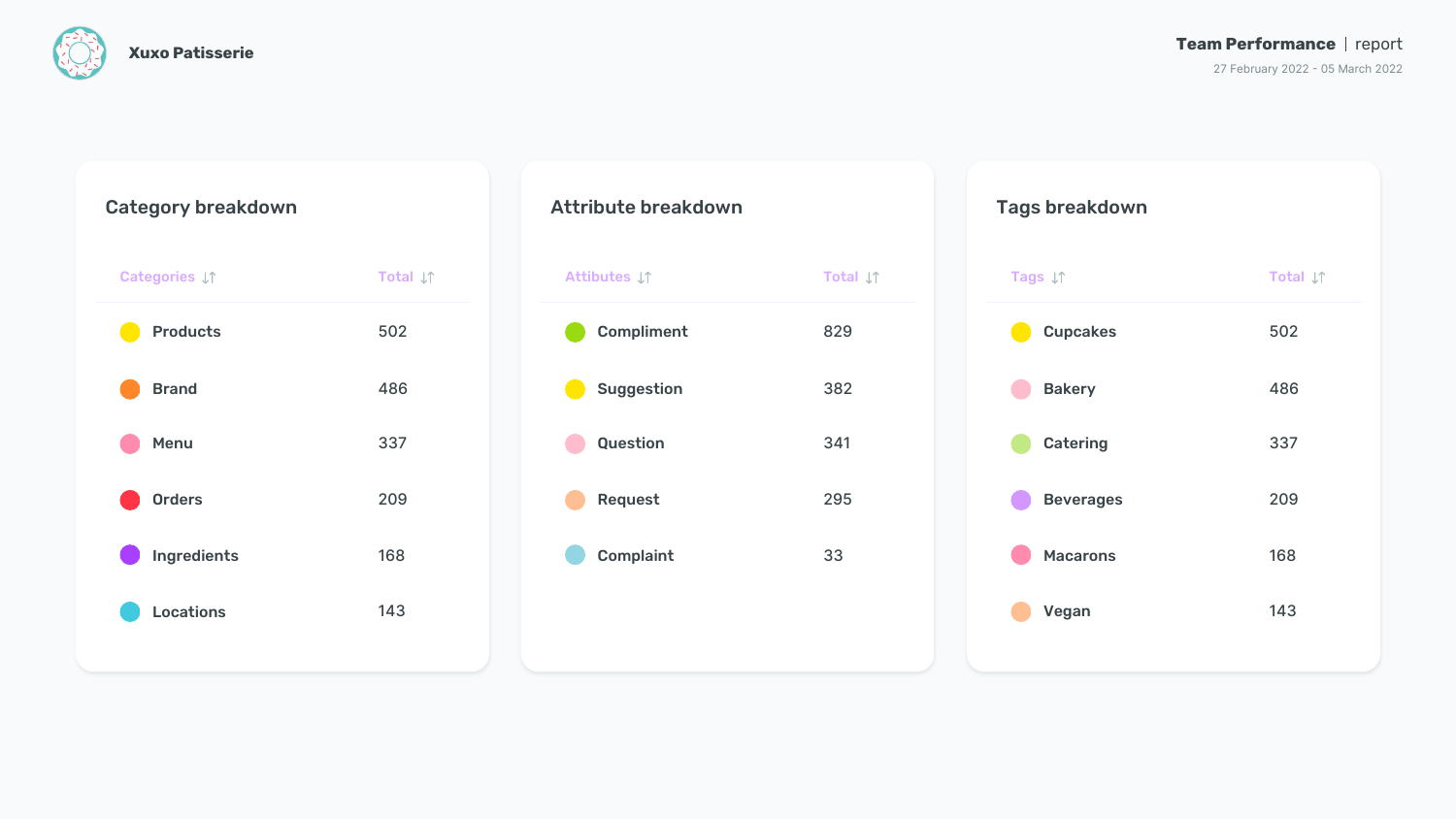







#### Team Performance | report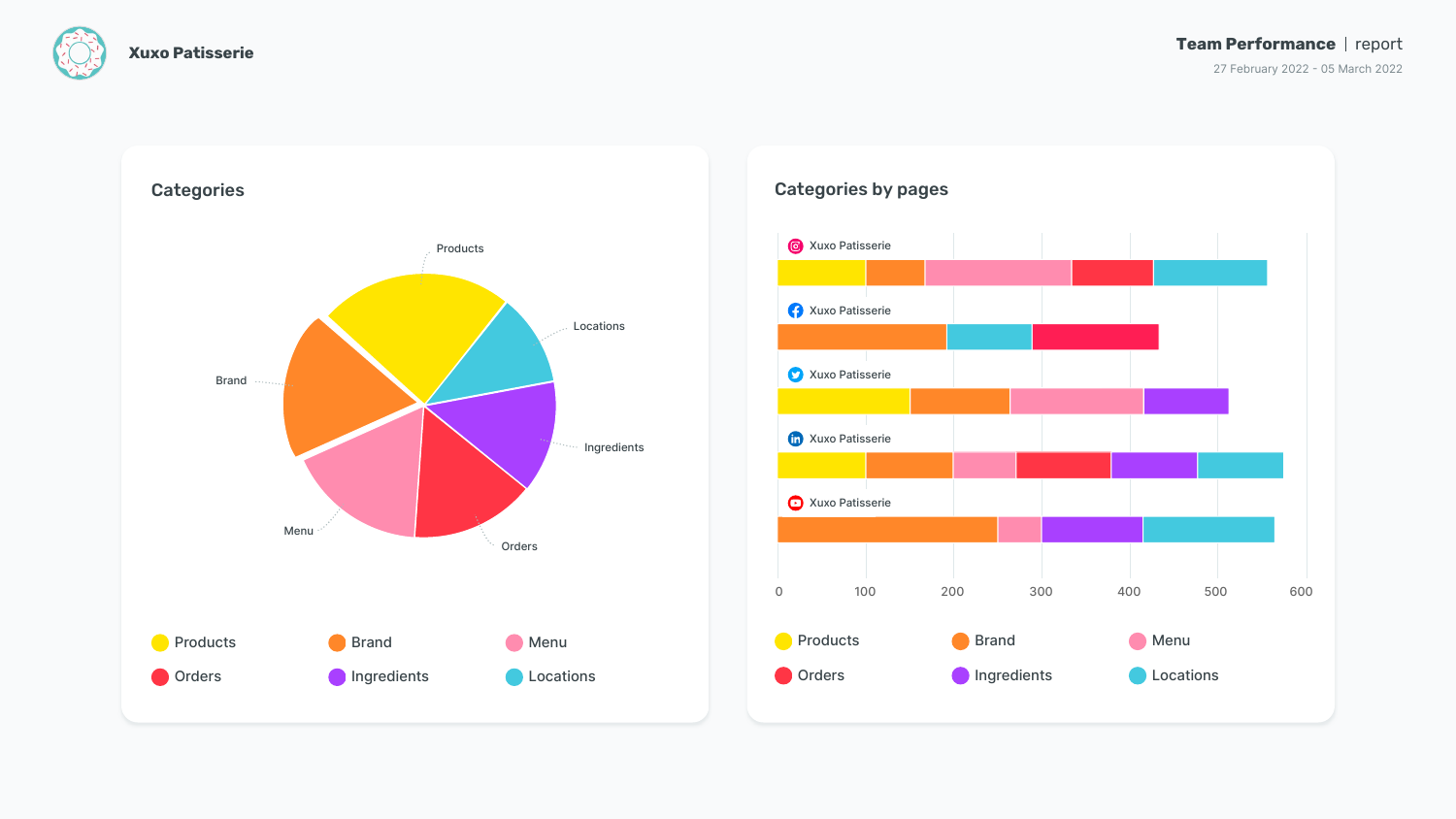



#### Team Performance | report

27 February 2022 - 05 March 2022

#### Attributes



![](_page_11_Figure_7.jpeg)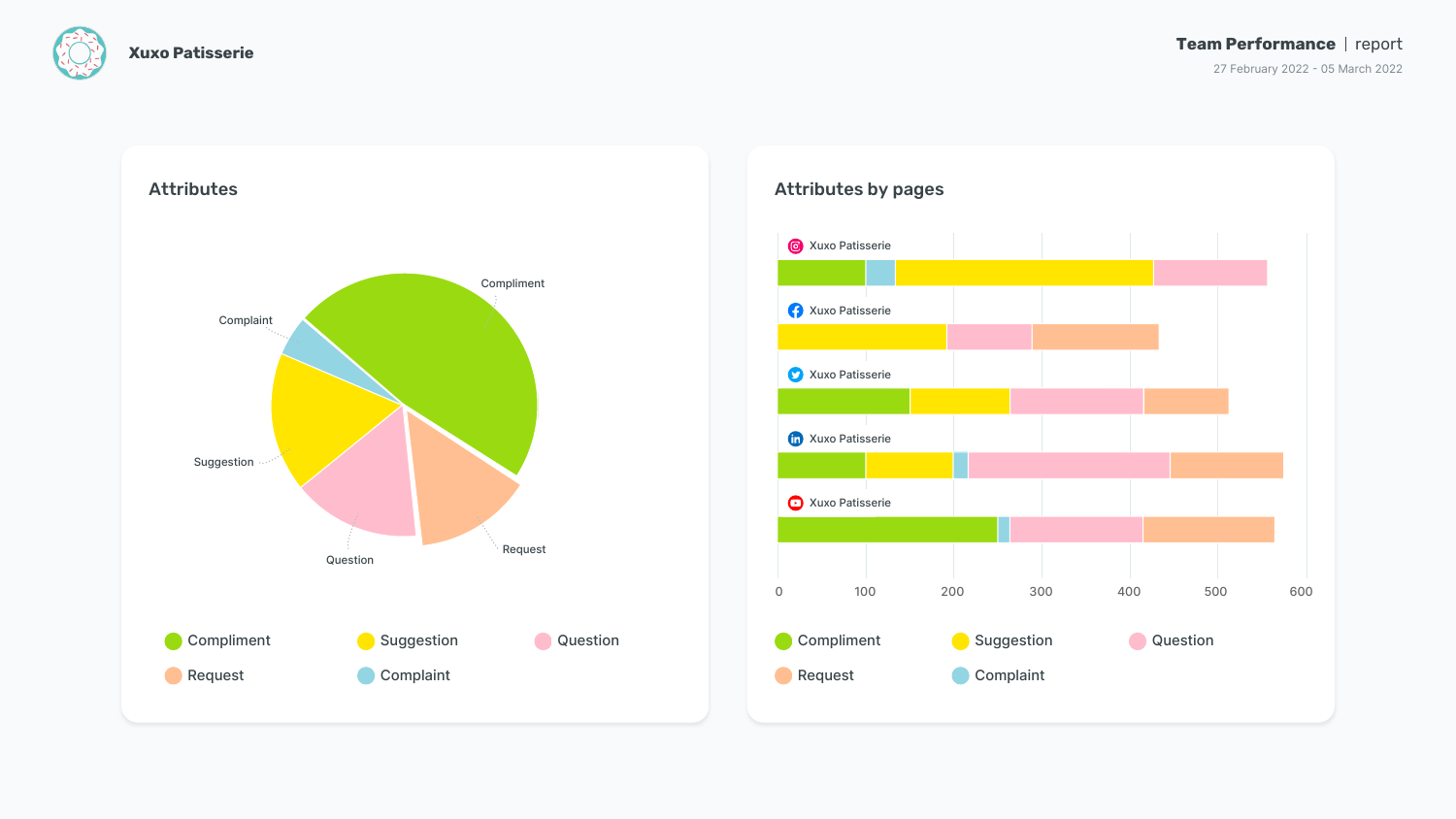![](_page_12_Picture_0.jpeg)

![](_page_12_Figure_5.jpeg)

![](_page_12_Figure_6.jpeg)

![](_page_12_Figure_2.jpeg)

#### Team Performance | report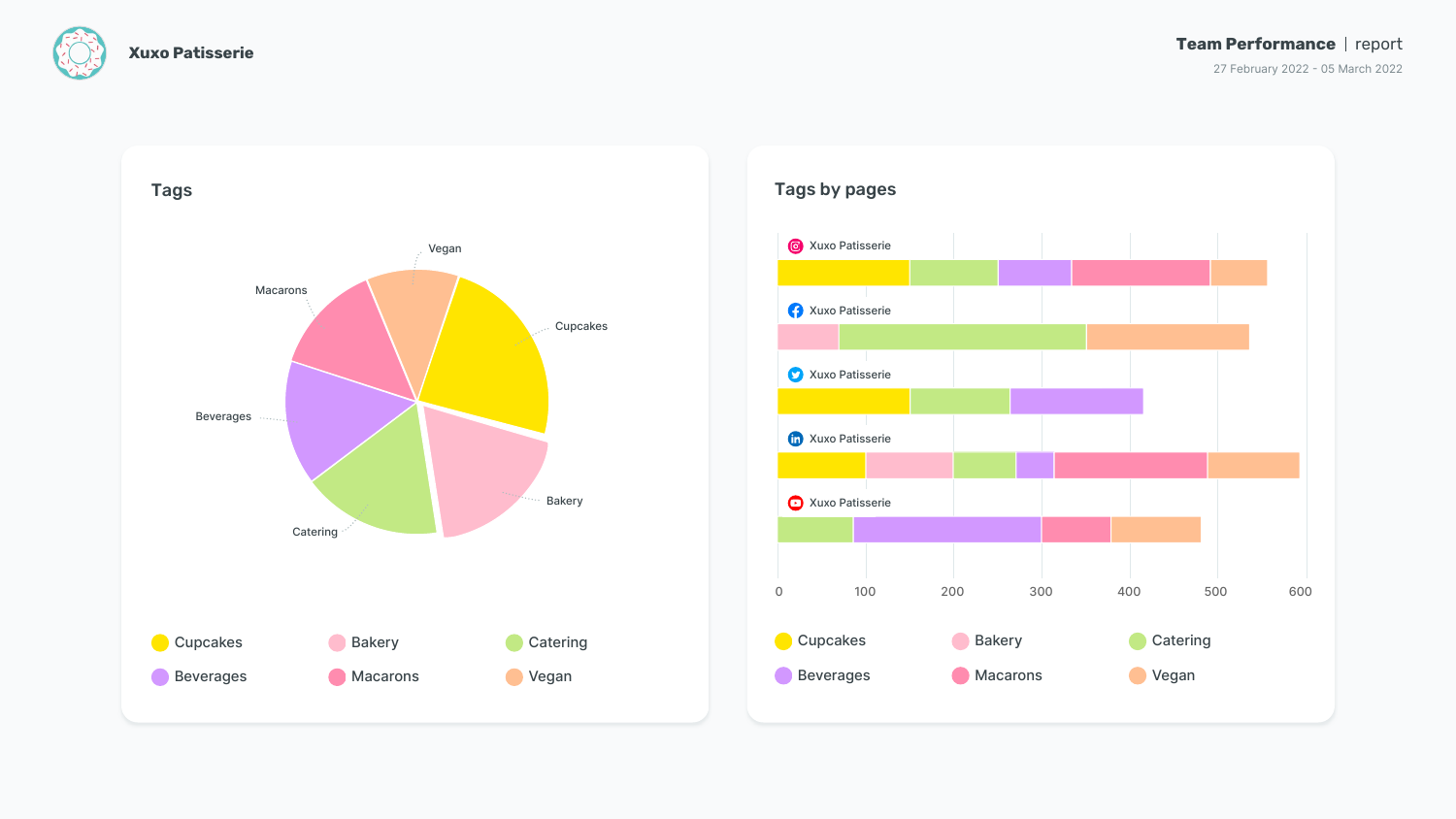## **Glossary**

#### **New conversations**

The number of new conversations started in the selected date range. Conversations started earlier are not included in this metric, even if you took any actions in the specified period.

#### **Median response time**

Median time to reply at any point during a conversation. Only the conversations with a response date in the selected period included.

#### **Reopened conversations**

The number of unique conversations reopened in the selected date range. Conversations reopened more than once added to this metric for only one time.

#### **Median time to close**

Median time to close a conversation. Only the conversations with a closing date in the selected period included.

#### **Closed conversations**

The number of unique conversations closed in the selected date range. Conversations closed more than once added to this metric for only one time.

#### **Replied conversations**

The number of unique conversations that your team replied to by using Sociality.io. Conversations may have been started before the selected date range.

#### **Median first response time**

Median time to reply to the first message in a conversation. Only the conversations with a first response date in the selected period included.

#### **Time to close breakdown**

Distribution of your closing times to specified periods.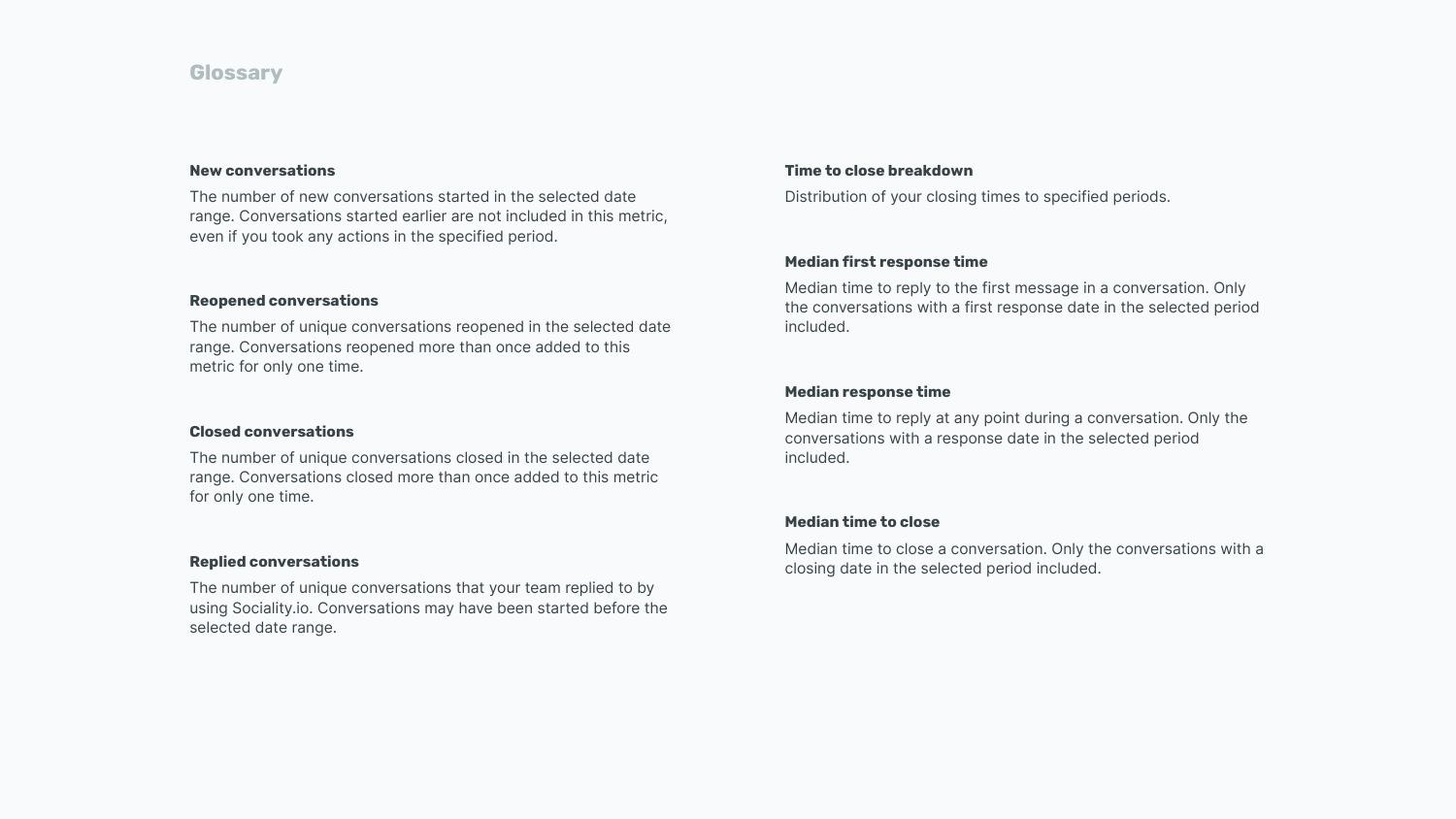## **Glossary**

#### **The diligent**

Your teammate assigned to conversations the most. Calculated with the total number of assignments.

#### **New vs. replied conversations**

Comparison of the number of new conversations and the number of replied conversations by pages. Pages without any conversation will not be listed even if they were selected. Replied conversations may have been started before the selected date range.

#### **The sharpest**

Your teammate with the fastest median first response time. Calculated with first responses made in the selected date range.

#### **Busiest times for new conversations**

Day and hour distribution of new conversations. This heat map shows the accumulated data from all selected pages and uses your brand timezone.

#### **The resolver**

Your teammate with the fastest median time to close. Calculated with close actions made in the selected date range.

#### **New conversations by pages**

The number of new conversations by selected pages. Pages without any conversation will not be listed even if they were selected.

#### **Daily new conversations**

Daily distribution of new conversations by pages. Pages without any conversation will not be listed even if they were selected.

#### **New conversations by types**

The number of new conversations by types. Types without any conversation will not be listed even if they were selected.

#### **Median first assign time**

Median time to assign the conversation after the first message. Only the conversations with a first assign date in the selected period included.

#### **Med. time from first assignment to close**

The median time between the first assignment and the last closing action. If the conversation is closed by multiple times, the last closing time will be used for the calculation.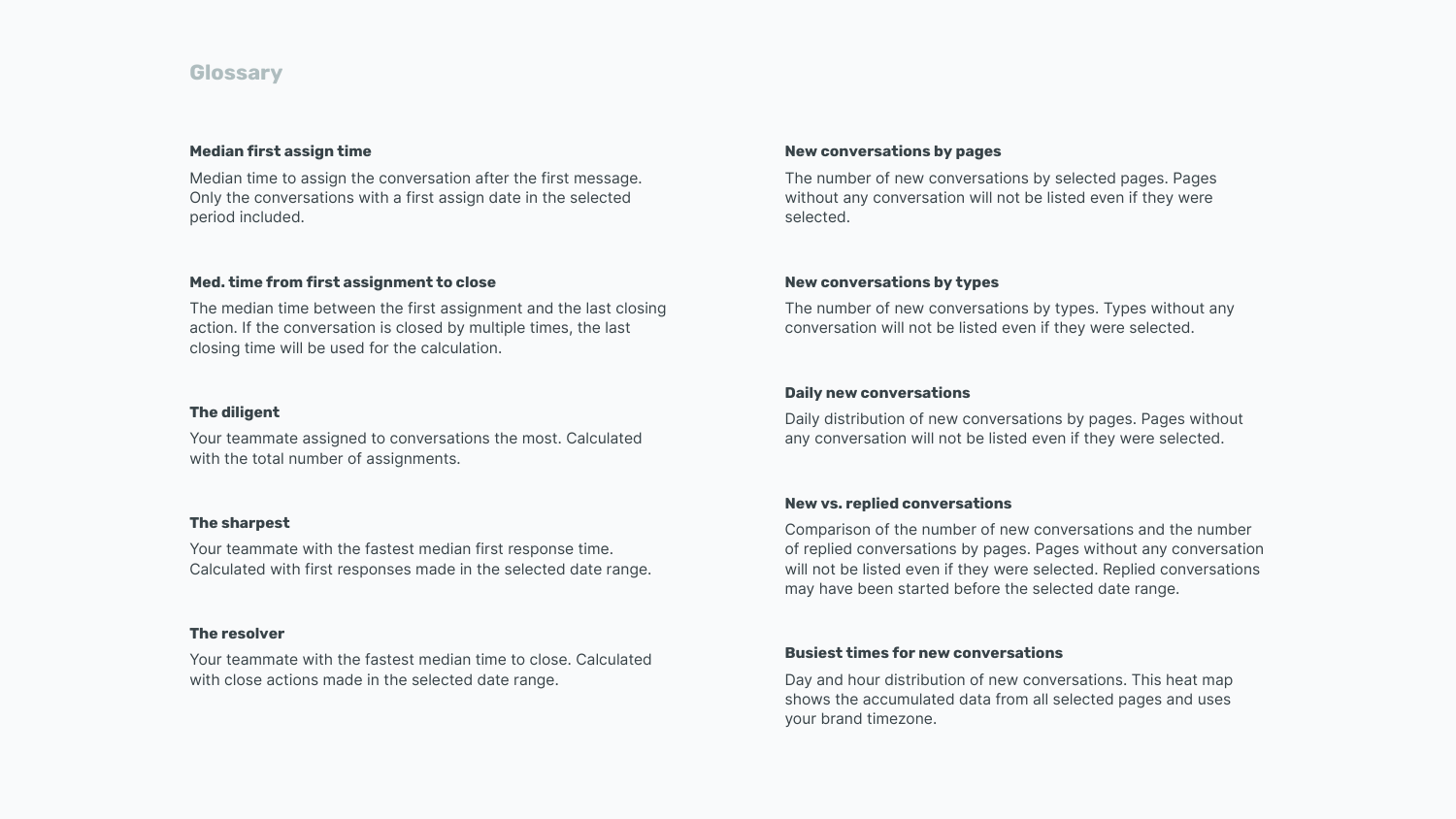## **Glossary**

#### **Categories**

Category distribution of new conversations in the selected date range. Only the conversations analyzed by your team are included.

#### **Categories by pages**

Category and page distribution of new conversations in the selected date range. Only the conversations analyzed by your team are included.

#### **Attributes**

Attribute distribution of new conversations in the selected date range. Only the conversations analyzed by your team are included.

#### **Attributes by pages**

Attribute and page distribution of new conversations in the selected date range. Only the conversations analyzed by your team are included.

#### **Tags by pages**

Tag and page distribution of new conversations in the selected date range. Only the conversations analyzed by your team are included. Since conversations can be tagged by multiple tags, the total number of tags can be more than new conversations.

#### **Tags**

Tag distribution of new conversations in the selected date range. Only the conversations analyzed by your team are included. Since conversations can be tagged with multiple tags, the total number of tags can be more than new conversations.

#### **Sentimental analysis by pages**

Sentiment and page distribution of new conversations in the selected date range. Only the conversations analyzed by your team or using the auto-sentiment analysis feature are included.

#### **Sentimental analysis**

Sentimental distribution of new conversations in the selected date range. Only the conversations analyzed by your team or using the auto-sentiment analysis feature are included.